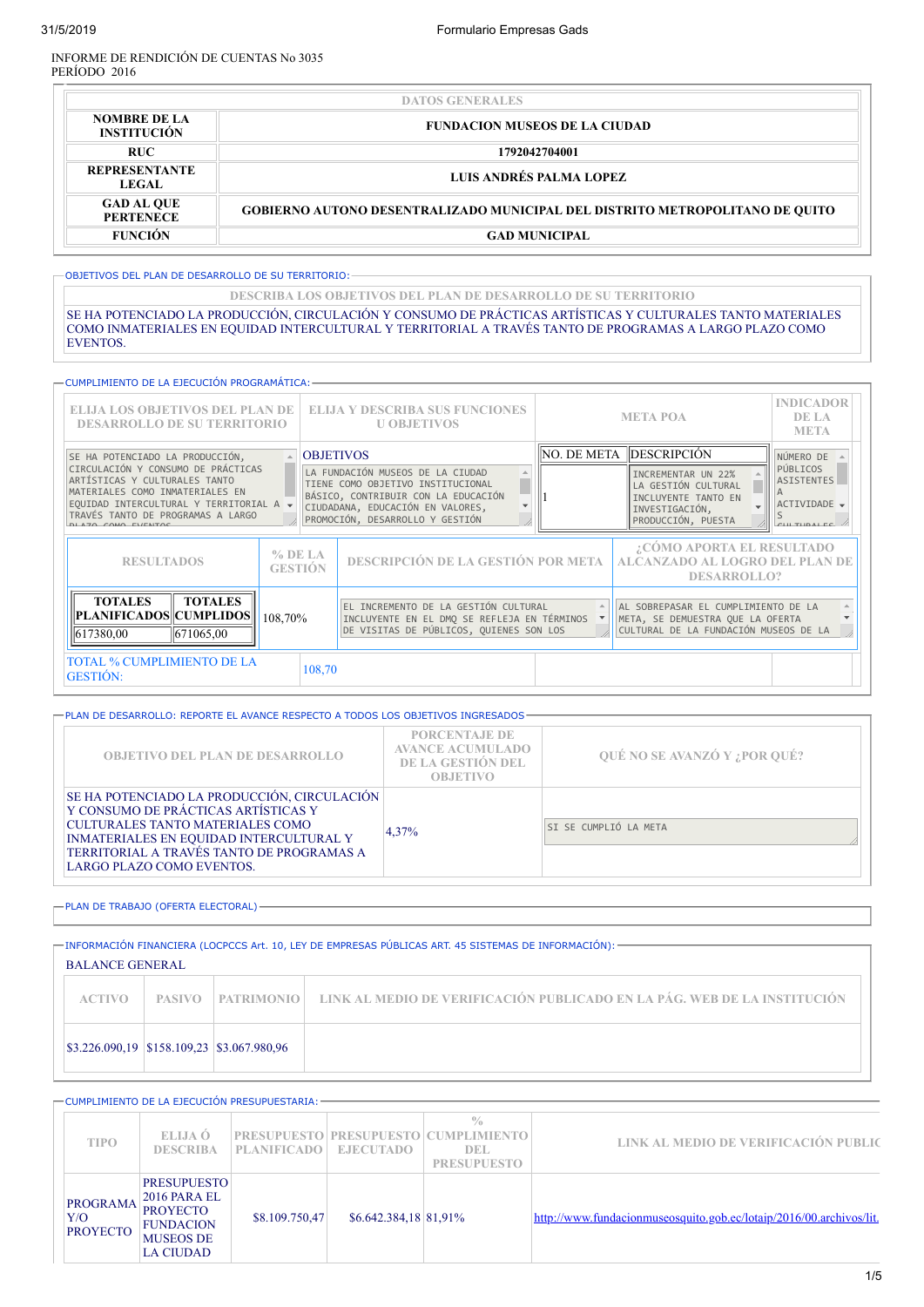31/5/2019 Formulario Empresas Gads

|--|

| -PRESUPUESTO INSTITUCIONAL: -                           |                                                        |                                                      |                                                           |                                                         |                                      |
|---------------------------------------------------------|--------------------------------------------------------|------------------------------------------------------|-----------------------------------------------------------|---------------------------------------------------------|--------------------------------------|
| <b>TOTAL DE PRESUPUESTO</b><br>INSTITUCIONAL CODIFICADO | <b>GASTO</b><br><b>CORRIENTE</b><br><b>PLANIFICADO</b> | <b>GASTO</b><br><b>CORRIENTE</b><br><b>EJECUTADO</b> | <b>GASTO DE</b><br><b>INVERSIÓN</b><br><b>PLANIFICADO</b> | <b>GASTO DE</b><br><b>INVERSIÓN</b><br><b>EJECUTADO</b> | % EJECUCIÓN<br><b>PRESUPUESTARIA</b> |
| \$8.109.750,47                                          | \$0,00                                                 | \$0,00                                               | \$8.109.750,47                                            | \$6.642,384,18                                          | 81,91%                               |

| - CUMPLIMIENTO DE OBLIGACIONES (LOCPCCS Art. 10): - |                   |                                                                         |  |  |  |  |  |
|-----------------------------------------------------|-------------------|-------------------------------------------------------------------------|--|--|--|--|--|
| <b>LABORALES</b>                                    | <b>TRIBUTARIA</b> | UNK AL MEDIO DE VERIFICACIÓN PUBLICADO EN LA PÁG. WEB DE LA INSTITUCIÓN |  |  |  |  |  |
|                                                     |                   |                                                                         |  |  |  |  |  |

### IMPLEMENTACIÓN DE POLÍTICAS PÚBLICAS PARA LA IGUALDAD:

| <b>IMPLEMENTACIÓN</b><br>DE POLÍTICAS<br><b>PÚBLICAS PARA</b><br><b>LA IGUALDAD</b>       | <b>PONGA</b><br>SL <sub>O</sub><br>NO | <b>DESCRIBA LA POLÍTICA IMPLEMENTADA</b>                                                                                                                                                                                            | <b>DETALLE</b><br><b>PRINCIPALES</b><br><b>RESULTADOS</b><br><b>OBTENIDOS</b>                                     | <b>EXPLIQUE CÓMO APORTA EL</b><br><b>RESULTADO AL</b><br><b>CUMPLIMIENTO DE LAS</b><br><b>AGENDAS DE IGUALDAD</b>                                               |
|-------------------------------------------------------------------------------------------|---------------------------------------|-------------------------------------------------------------------------------------------------------------------------------------------------------------------------------------------------------------------------------------|-------------------------------------------------------------------------------------------------------------------|-----------------------------------------------------------------------------------------------------------------------------------------------------------------|
| <b>IMPLEMENTACIÓN</b><br>DE POLÍTICAS<br><b>PÚBLICAS</b><br><b>INTERCULTURALES</b>        | N <sub>O</sub>                        |                                                                                                                                                                                                                                     |                                                                                                                   |                                                                                                                                                                 |
| <b>IMPLEMENTACIÓN</b><br>DE POLÍTICAS<br><b>PÚBLICAS</b><br><b>GENERACIONALES</b>         | N <sub>O</sub>                        |                                                                                                                                                                                                                                     |                                                                                                                   |                                                                                                                                                                 |
| <b>IMPLEMENTACIÓN</b><br>DE POLÍTICAS<br>PÚBLICAS DE<br><b>DISCAPACIDADES</b>             | <b>SI</b>                             | SALVAGUARDAR Y PROMOVER EL DERECHO AL<br>TRABAJO DE LAS PERSONAS CON DISCAPACIDAD,<br>SIN DISCRIMINACIÓN, EN IGUALDAD DE DERECHOS<br><b>LABORALES Y CONSIDERANDO LAS CONDICIONES</b><br>ESPECÍFICAS DE LA PERSONA CON DISCAPACIDAD. | <b>LA FMC HA</b><br><b>CONTRATADO</b><br><b>PERSONAL</b><br><b>CON</b><br><b>CAPACIDADES</b><br><b>ESPECIALES</b> | <b>SE HA CONTRATADO PERSONAS</b><br>CON CAPACIDADES ESPECIALES,<br><b>CUMPLIENDO ASÍ CON LO QUE</b><br>DISPONE EL ART. 42, NUMERAL<br>37 DEL CÓDIGO DEL TRABAJO |
| <b>IMPLEMENTACIÓN</b><br>DE POLÍTICAS<br>PÚBLICAS DE<br><b>GÉNERO</b>                     | N <sub>O</sub>                        |                                                                                                                                                                                                                                     |                                                                                                                   |                                                                                                                                                                 |
| <b>IMPLEMENTACIÓN</b><br>DE POLÍTICAS<br>PÚBLICAS DE<br><b>MOVILIDAD</b><br><b>HUMANA</b> | N <sub>O</sub>                        |                                                                                                                                                                                                                                     |                                                                                                                   |                                                                                                                                                                 |

| MECANISMOS DE PARTICIPACIÓN CIUDADANA-                            |                                                   |                                                                   |                                           |                                                                        |                                                                                       |
|-------------------------------------------------------------------|---------------------------------------------------|-------------------------------------------------------------------|-------------------------------------------|------------------------------------------------------------------------|---------------------------------------------------------------------------------------|
| <b>ESPACIO-MECANISMOS</b><br>DE PARTICIPACIÓN<br><b>CIUDADANA</b> | <b>PONGA</b><br>SI <sub>O</sub><br>N <sub>O</sub> | <b>CUÁNTAS</b><br><b>VECES</b><br><b>CONVOCÓ AL</b><br><b>GAD</b> | <b>OUÉ ACTORES</b><br><b>PARTICIPARON</b> | <b>DESCRIBA LOS</b><br><b>LOGROS</b><br><b>ALCANZADOS EN EL</b><br>AÑO | LINK AL MEDIO DE VERIFICACIÓN<br>PUBLICADO EN LA PÁG. WEB DE LA<br><b>INSTITUCIÓN</b> |
| <b>INSTANCIA DE</b><br><b>PARTICIPACIÓN</b>                       | <b>SI</b>                                         | $\Omega$                                                          | <b>OTROS</b>                              | <b>COMPETENCIA DE LAS</b><br><b>ADMINISTRACIONES</b><br><b>ZONALES</b> | <b>COMPETENCIA DE LAS</b><br><b>ADMINISTRACIONES ZONALES</b>                          |
| <b>AUDIENCIA PÚBLICA</b>                                          | <b>SI</b>                                         | $\mathbf{0}$                                                      | <b>OTROS</b>                              | <b>COMPETENCIA DE LAS</b><br><b>ADMINISTRACIONES</b><br><b>ZONALES</b> | <b>COMPETENCIA DE LAS</b><br><b>ADMINISTRACIONES ZONALES</b>                          |
| <b>CABILDO POPULAR</b>                                            | <b>SI</b>                                         | $\Omega$                                                          | <b>OTROS</b>                              | <b>COMPETENCIA DE LAS</b><br><b>ADMINISTRACIONES</b><br><b>ZONALES</b> | <b>COMPETENCIA DE LAS</b><br><b>ADMINISTRACIONES ZONALES</b>                          |
| <b>CONSEJO DE</b><br>PLANIFICACIÓN LOCAL                          | <b>SI</b>                                         | $\overline{0}$                                                    | <b>OTROS</b>                              | <b>COMPETENCIA DE LAS</b><br><b>ADMINISTRACIONES</b><br><b>ZONALES</b> | <b>COMPETENCIA DE LAS</b><br><b>ADMINISTRACIONES ZONALES</b>                          |
| <b>SILLA VACÍA</b>                                                | <b>SI</b>                                         | $\Omega$                                                          | <b>OTROS</b>                              | <b>COMPETENCIA DE LAS</b><br><b>ADMINISTRACIONES</b><br><b>ZONALES</b> | <b>COMPETENCIA DE LAS</b><br><b>ADMINISTRACIONES ZONALES</b>                          |
| <b>CONSEJOS CONSULTIVOS</b>                                       | <b>SI</b>                                         | $\overline{0}$                                                    | <b>OTROS</b>                              | <b>COMPETENCIA DE LAS</b><br><b>ADMINISTRACIONES</b><br><b>ZONALES</b> | <b>COMPETENCIA DE LAS</b><br><b>ADMINISTRACIONES ZONALES</b>                          |
| <b>OTROS</b>                                                      | <b>SI</b>                                         | $\overline{0}$                                                    | <b>OTROS</b>                              | <b>COMPETENCIA DE LAS</b><br><b>ADMINISTRACIONES</b><br><b>ZONALES</b> | <b>COMPETENCIA DE LAS</b><br><b>ADMINISTRACIONES ZONALES</b>                          |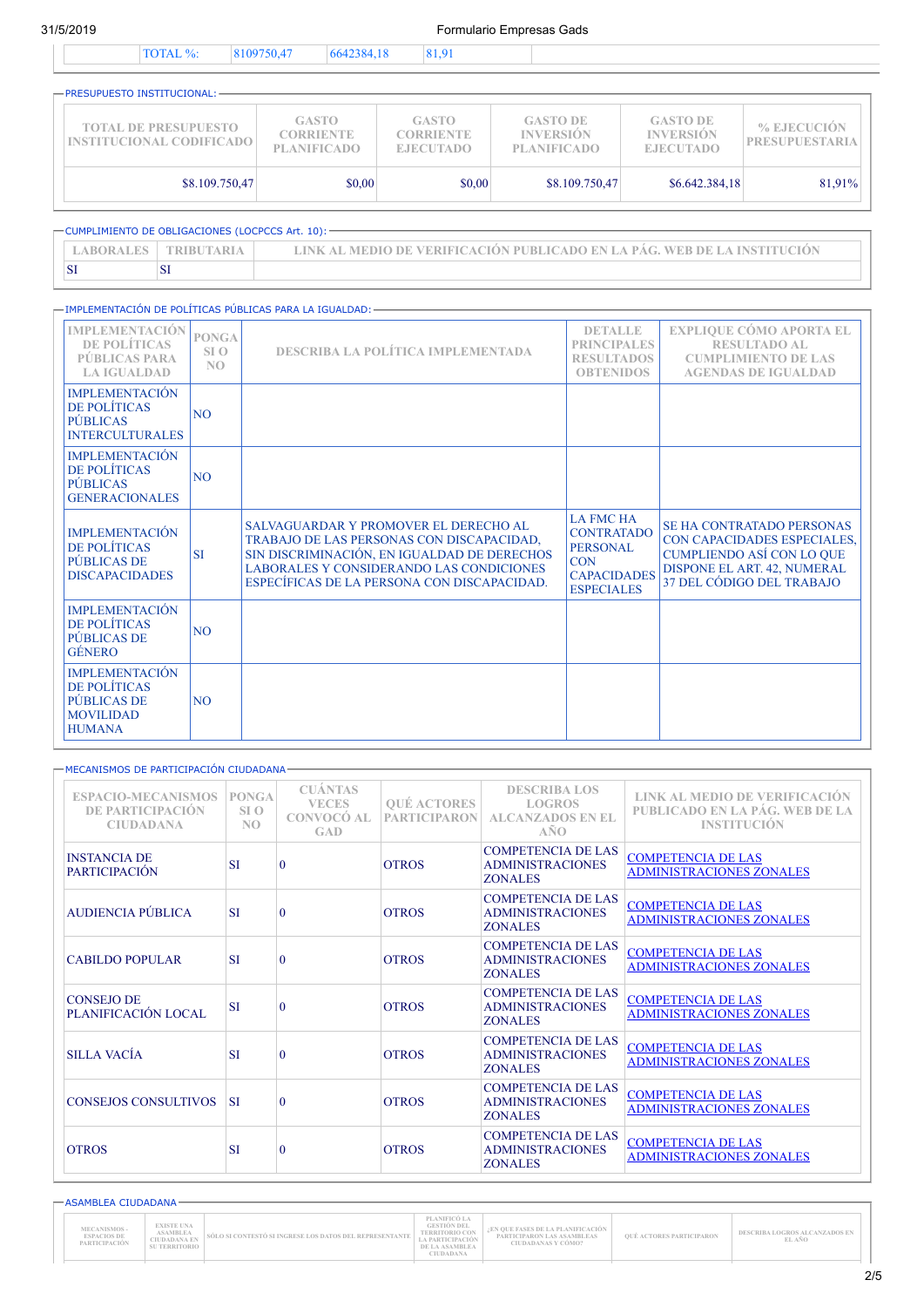ASAMBLEA SI CIUDADANA LOCAL (DEFINICIÓN EXTRAIDA DE LA LOPC, ART. 65)

## 31/5/2019 Formulario Empresas Gads

SI COMPETENCIA DE LAS ADMINISTRACIONES ZONALES OTROS

### -MECANISMOS DE CONTROL SOCIAL-

**NOMBRE**

**E-MAIL TELÉFONO**

COMPETENCIA DE

ADMINISTRACIONES

LAS

ZONALES

| <b>MECANISMOS DE CONTROL SOCIAL</b><br><b>GENERADOS POR LA COMUNIDAD</b> | <b>PONGA</b><br>SLO <sub>NO</sub> | NÚMERO DE<br><b>MECANISMOS</b> | LINK AL MEDIO DE VERIFICACIÓN PUBLICADO EN LA<br><b>PÁG. WEB DE LA INSTITUCIÓN</b> |
|--------------------------------------------------------------------------|-----------------------------------|--------------------------------|------------------------------------------------------------------------------------|
| VEEDURÍAS CIUDADANAS:                                                    | NO.                               |                                |                                                                                    |
| <b>OBSERVATORIOS CIUDADANOS:</b>                                         | NO.                               |                                |                                                                                    |
| DEFENSORÍAS COMUNITARIAS:                                                | NO.                               |                                |                                                                                    |
| COMITÉS DE USUARIOS DE SERVICIOS:                                        | NO.                               |                                |                                                                                    |
| <b>OTROS</b>                                                             | NO.                               |                                |                                                                                    |

| -PROCESO DE RENDICIÓN DE CUENTAS:-<br>FASE 1: Planificación y facilitación del proceso desde la asamblea ciudadana                                                                                                                          |                              |                                                                                |                                                          |                      |
|---------------------------------------------------------------------------------------------------------------------------------------------------------------------------------------------------------------------------------------------|------------------------------|--------------------------------------------------------------------------------|----------------------------------------------------------|----------------------|
| PROCESO DE RENDICIÓN DE CUENTAS                                                                                                                                                                                                             | PONGA SI O<br>N <sub>O</sub> | <b>DESCRIBA</b><br>T.A<br><b>EJECUCIÓN</b><br><b>DE ESTE</b><br><b>MOMENTO</b> | <b>LINK AL</b><br><b>MEDIO DE</b><br><b>VERIFICACIÓN</b> | <b>OBSERVACIONES</b> |
| 1. LA CIUDADANÍA / ASAMBLEA LOCAL CIUDADANA PRESENTÓ LA<br>LISTA DE TEMAS SOBRE LOS QUE DESEA SER INFORMADA                                                                                                                                 | N <sub>O</sub>               | <b>NINGUNA</b>                                                                 |                                                          |                      |
| 2. LA INSTANCIA DE PARTICIPACIÓN DEL TERRITORIO / GAD CREÓ EL<br>EQUIPO TÉCNICO MIXTO Y PARITARIO (CIUDADANOS Y<br>AUTORIDADES/TÉCNICOS DEL GAD) QUE SE ENCARGARÁ DE<br>ORGANIZAR Y FACILITAR EL PROCESO                                    | N <sub>O</sub>               |                                                                                |                                                          |                      |
| 3. EL EQUIPO TÉCNICO MIXTO Y PARITARIO (CIUDADANOS Y<br>AUTORIDADES/TÉCNICOS DEL GAD) CONFORMÓ DOS<br>SUBCOMISIONES PARA LA IMPLEMENTACIÓN DEL PROCESO: UNA<br>LIDERADA POR EL GAD Y UNA LIDERADA POR LA CIUDADANÍA /<br>ASAMBLEA CIUDADANA | NO.                          |                                                                                |                                                          |                      |

| FASE 2: Evaluación de la gestión y redacción del informe de la institución                                                                                                                                                                                |                              |                                                                          |                                                          |                      |
|-----------------------------------------------------------------------------------------------------------------------------------------------------------------------------------------------------------------------------------------------------------|------------------------------|--------------------------------------------------------------------------|----------------------------------------------------------|----------------------|
| PROCESO DE RENDICIÓN DE CUENTAS                                                                                                                                                                                                                           | PONGA SI O<br>N <sub>O</sub> | <b>DESCRIBA</b><br>T.A<br><b>E.IECUCIÓN</b><br>DE ESTE<br><b>MOMENTO</b> | <b>LINK AL</b><br><b>MEDIO DE</b><br><b>VERIFICACIÓN</b> | <b>OBSERVACIONES</b> |
| 1. LA COMISIÓN CONFORMADA POR EL EQUIPO TÉCNICO MIXTO<br>LIDERADA POR EL GAD REALIZÓ LA EVALUACIÓN DE LA GESTIÓN<br><b>INSTITUCIONAL</b>                                                                                                                  | NO.                          |                                                                          |                                                          |                      |
| 2. LA COMISIÓN LIDERADA POR EL GAD REDACTÓ EL INFORME<br>PARA LA CIUDADANÍA, EN EL CUAL RESPONDIÓ LAS DEMANDAS DE<br>LA CIUDADANÍA Y MOSTRÓ AVANCES PARA DISMINUIR BRECHAS<br>DE DESIGUALDAD Y OTRAS DIRIGIDAS A GRUPOS DE ATENCIÓN<br><b>PRIORITARIA</b> | <b>SI</b>                    |                                                                          |                                                          |                      |
| 2. LA COMISIÓN LIDERADA POR EL GAD LLENÓ EL FORMULARIO DE<br>INFORME DE RENDICIÓN DE CUENTAS ESTABLECIDO POR EL CPCCS                                                                                                                                     | <b>NO</b>                    |                                                                          |                                                          |                      |
| 3. TANTO EL INFORME DE RENDICIÓN DE CUENTAS PARA EL CPCCS<br>(FORMULARIO), COMO EL INFORME DE RENDICIÓN DE CUENTAS<br>PARA LA CIUDADANÍA FUERON APROBADOS POR LA AUTORIDAD<br><b>DEL GAD</b>                                                              | <b>SI</b>                    |                                                                          |                                                          |                      |
| 4. EL GAD ENVIÓ EL INFORME DE RENDICIÓN DE CUENTAS<br>INSTITUCIONAL A LA INSTANCIA DE PARTICIPACIÓN Y A LA<br><b>ASAMBLEA CIUDADANA</b>                                                                                                                   | N <sub>O</sub>               | 0                                                                        |                                                          |                      |

### FASE 3: Evaluación ciudadana del informe institucional.

| PROCESO DE RENDICIÓN DE CUENTAS                                                                                                                                                                     | PONGA SLO<br>NO. | <b>DESCRIBA</b><br>-LA<br><b>EJECUCIÓN</b><br>DE ESTE<br><b>MOMENTO</b> | LINK AL<br><b>MEDIO DE</b><br><b>ERIFICACIÓN</b> | <b>OBSERVACIONES</b>                                                                    |
|-----------------------------------------------------------------------------------------------------------------------------------------------------------------------------------------------------|------------------|-------------------------------------------------------------------------|--------------------------------------------------|-----------------------------------------------------------------------------------------|
| 1. EL GAD DIFUNDIÓ EL INFORME DE RENDICIÓN DE CUENTAS A<br><b>TRAVÉS DE QUÉ MEDIOS</b>                                                                                                              | SI               | <b>PAG WEB</b>                                                          |                                                  |                                                                                         |
| 2. EL GAD INVITÓ A LA DELIBERACIÓN PÚBLICA Y EVALUACIÓN<br>CIUDADANA DEL INFORME DE RENDICIÓN DE CUENTAS A LOS<br>ACTORES SOCIALES DEL MAPEO DE ACTORES QUE ENTREGÓ LA<br><b>ASAMBLEA CIUDADANA</b> | <b>SI</b>        |                                                                         |                                                  | PROCESO FUE<br><b>REALIZADO POR</b><br>LAS<br><b>ADMINISTRACIONES</b><br><b>ZONALES</b> |
| 3. LA DELIBERACIÓN PÚBLICA Y EVALUACIÓN CIUDADANA DEL<br>INFORME INSTITUCIONAL SE REALIZÓ DE FORMA PRESENCIAL                                                                                       | <b>SI</b>        |                                                                         |                                                  | PROCESO FUE<br><b>REALIZADO POR</b><br>LAS                                              |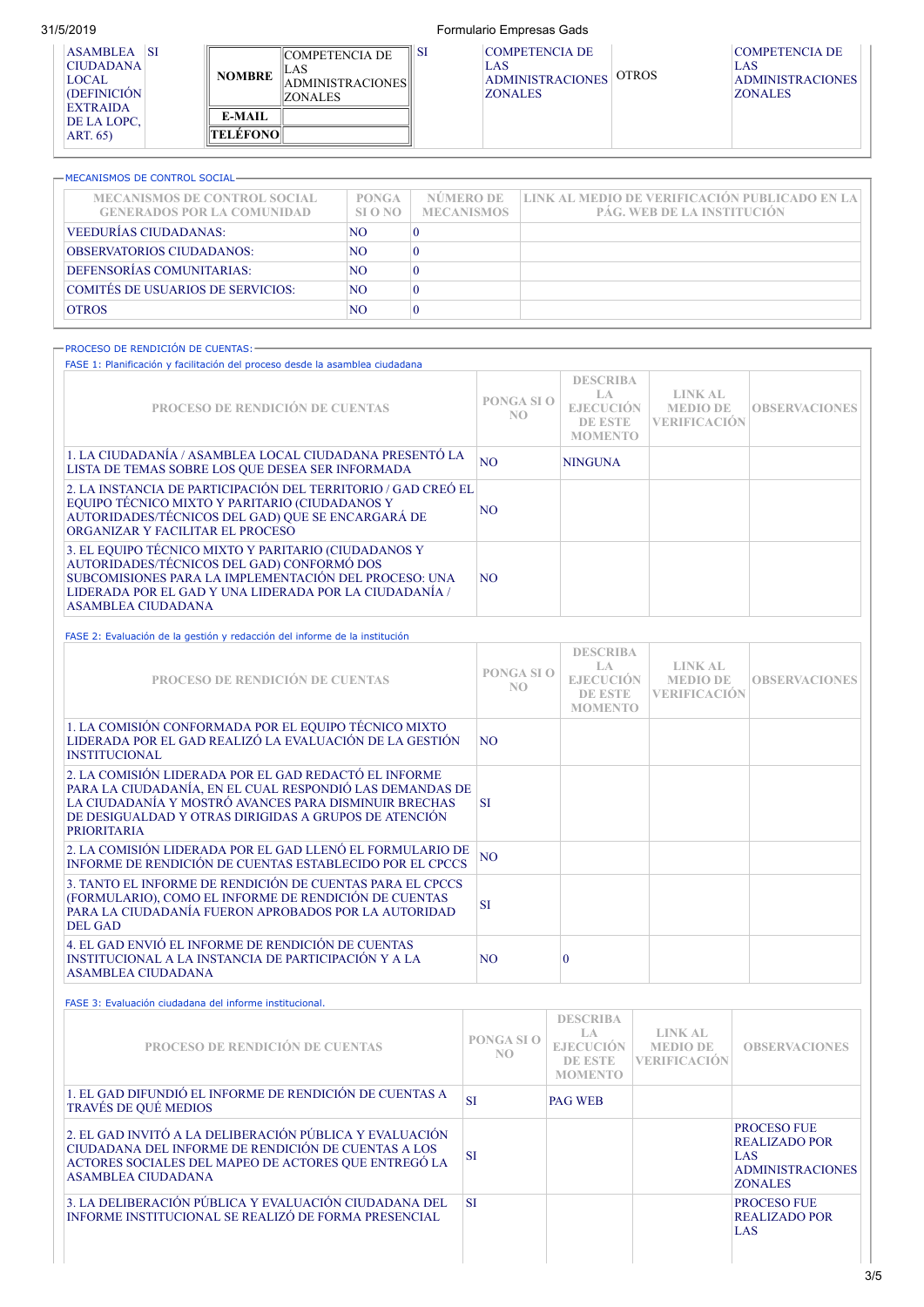| 4. LA ASAMBLEA CIUDADANA / CIUDADANÍA CONTÓ CON UN<br>TIEMPO DE EXPOSICIÓN EN LA AGENDA DE LA DELIBERACIÓN<br>PÚBLICA Y EVALUACIÓN CIUDADANA DEL INFORME DE<br>RENDICIÓN DE CUENTAS DEL GAD                            |           | <b>SI</b>         | $\overline{0}$                                                            |                                                          | <b>ADMINISTRACIONES</b><br><b>PROGESO FUE</b><br><b>REALIZADO POR</b><br>LAS.<br><b>ADMINISTRACIONES</b><br><b>ZONALES</b> |
|------------------------------------------------------------------------------------------------------------------------------------------------------------------------------------------------------------------------|-----------|-------------------|---------------------------------------------------------------------------|----------------------------------------------------------|----------------------------------------------------------------------------------------------------------------------------|
| 5. UNA VEZ QUE LA ASAMBLEA CIUDADANA / CIUDADANÍA<br>PRESENTÓ SUS OPINIONES, LA MÁXIMA AUTORIDAD DEL GAD<br>EXPUSO SU INFORME DE RENDICIÓN DE CUENTAS                                                                  |           | <b>SI</b>         |                                                                           |                                                          | <b>PROCESO FUE</b><br><b>REALIZADO POR</b><br>LAS.<br><b>ADMINISTRACIONES</b><br><b>ZONALES</b>                            |
| 6. EN LA DELIBERACIÓN PÚBLICA DE RENDICIÓN DE CUENTAS, LA<br>MÁXIMA AUTORIDAD DEL GAD RESPONDIÓ LAS DEMANDAS<br><b>CIUDADANAS</b>                                                                                      |           | <b>SI</b>         |                                                                           |                                                          | <b>PROCESO FUE</b><br><b>REALIZADO POR</b><br><b>LAS</b><br><b>ADMINISTRACIONES</b><br><b>ZONALES</b>                      |
| 7. EN LA DELIBERACIÓN PÚBLICA DE RENDICIÓN DE CUENTAS SE<br>REALIZARON MESAS DE TRABAJO O COMISIONES PARA QUE LOS<br>CIUDADANOS Y CIUDADANAS DEBATAN Y ELABOREN LAS<br>RECOMENDACIONES PARA MEJORAR LA GESTIÓN DEL GAD |           | <b>SI</b>         |                                                                           |                                                          | <b>PROCESO FUE</b><br><b>REALIZADO POR</b><br>LAS.<br><b>ADMINISTRACIONES</b><br><b>ZONALES</b>                            |
| 8. LA COMISIÓN LIDERADA POR LA CIUDADANÍA - RECOGIÓ LAS<br>SUGERENCIAS CIUDADANAS DE CADA MESA QUE SE<br>PRESENTARON EN PLENARIA                                                                                       |           |                   |                                                                           |                                                          | PROCESO FUE<br><b>REALIZADO POR</b><br>LAS.<br><b>ADMINISTRACIONES</b><br><b>ZONALES</b>                                   |
| 9. LOS REPRESENTANTES CIUDADANOS / ASAMBLEA CIUDADANA<br>FIRMARON EL ACTA EN LA QUE SE RECOGIÓ LAS SUGERENCIAS<br>CIUDADANAS QUE SE PRESENTARON EN LA PLENARIA                                                         |           |                   |                                                                           |                                                          | <b>PROCESO FUE</b><br><b>REALIZADO POR</b><br>LAS<br><b>ADMINISTRACIONES</b><br><b>ZONALES</b>                             |
| FASE 4: Incorporación de la opinión ciudadana, retroalimentación y seguimiento.                                                                                                                                        |           |                   |                                                                           |                                                          |                                                                                                                            |
| PROCESO DE RENDICIÓN DE CUENTAS                                                                                                                                                                                        |           | PONGA SI O<br>NO. | <b>DESCRIBA LA</b><br><b>EJECUCIÓN DE</b><br><b>ESTE MOMENTO</b>          | <b>LINK AL</b><br><b>MEDIO DE</b><br><b>VERIFICACIÓN</b> | <b>OBSERVACIONES</b>                                                                                                       |
| 1. EL GAD ELABORÓ UN PLAN DE TRABAJO PARA<br><b>INCORPORAR LAS SUGERENCIAS CIUDADANAS EN SU</b><br><b>GESTIÓN</b>                                                                                                      | <b>SI</b> |                   | <b>COMPETENCIA DE</b><br>LAS<br><b>ADMINISTRACIONES</b><br><b>ZONALES</b> |                                                          | <b>COMPETENCIA DE</b><br><b>LAS</b><br><b>ADMINISTRACIONES</b><br><b>ZONALES</b>                                           |
| 2. EL GAD ENTREGÓ EL PLAN DE TRABAJO A LA<br>ASAMBLEA CIUDADANA, AL CONSEJO DE PLANIFICACIÓN<br>Y A LA INSTANCIA DE PARTICIPACIÓN PARA SU<br><b>MONITOREO</b>                                                          | <b>SI</b> |                   |                                                                           |                                                          | <b>COMPETENCIA DE</b><br>LAS<br><b>ADMINISTRACIONES</b><br><b>ZONALES</b>                                                  |

DATOS DE LA DELIBERACIÓN PÚBLICA Y EVALUACIÓN CIUDADANA DE RENDICIÓN DE CUENTAS

| Fecha en que se<br>realizó la<br>deliberación pública<br>v evaluación<br>ciudadana de<br>rendición de cuentas: | NO. DE<br><b>USUARIOS</b> | <b>GÉNERO</b>                   |  |                                 | <b>PUEBLOS Y NACIONALIDADES</b> |  |  |  |  |
|----------------------------------------------------------------------------------------------------------------|---------------------------|---------------------------------|--|---------------------------------|---------------------------------|--|--|--|--|
| 31/5/2017                                                                                                      |                           | <b>MASCULINO FEMENINO IGLBT</b> |  | MONTUBIO MESTIZO CHOLO INDIGENA |                                 |  |  |  |  |

### DESCRIBA LAS SUGERENCIAS CIUDADANAS PLANTEADAS A LA GESTIÓN DEL GAD EN LA DELIBERACIÓN PÚBLICA Y EVALUACIÓN CIUDADANA **¿SE TRANSFORMÓ EN** Г т Т

| <b>ENLISTE LAS DEMANDAS PLANTEADAS POR LA</b><br>ASAMBLEA CIUDADANA / CIUDADANÍA | <u>ZOD TIVATUJE OIMUI O EI J</u><br><b>COMPROMISO EN LA</b><br><b>DELIBERACIÓN PÚBLICA DE</b><br><b>RENDICIÓN DE CUENTAS?</b> | <b>LINK AL MEDIO DE VERIFICACIÓN</b><br>(Acta de la deliberación pública firmada por<br>los delegados de la Asamblea / ciudadanía) |
|----------------------------------------------------------------------------------|-------------------------------------------------------------------------------------------------------------------------------|------------------------------------------------------------------------------------------------------------------------------------|
| COMPETENCIA DE LAS ADMINISTRACIONES ZONALES                                      |                                                                                                                               |                                                                                                                                    |
|                                                                                  | <b>NO</b>                                                                                                                     |                                                                                                                                    |
|                                                                                  |                                                                                                                               |                                                                                                                                    |

| <b>SUGERENCIA DE LA COMUNIDAD</b>                     | <b>RESULTADOS DE LA</b><br><b>IMPLEMENTACIÓN DE LA</b><br><b>SUGERENCIA CIUDADANA</b> | <b>PORCENTAJE DE</b><br><b>AVANCE DE LA</b><br><b>IMPLEMENTACIÓN</b> | LINK AL MEDIO DE<br><b>VERIFICACIÓN PUBLICADO EN</b><br>LA PÁG. WEB DE LA<br><b>INSTITUCIÓN</b> |  |
|-------------------------------------------------------|---------------------------------------------------------------------------------------|----------------------------------------------------------------------|-------------------------------------------------------------------------------------------------|--|
| COMPETENCIA DE LAS ADMINISTRACIONES<br><b>ZONALES</b> | <b>COMPETENCIA DE LAS</b><br><b>ADMINISTRACIONES ZONALES</b>                          | 0,00                                                                 | <b>COMPETENCIA DE LAS</b><br><b>ADMINISTRACIONES ZONALES</b>                                    |  |

|  | — DIFUSIÓN Y COMUNICACIÓN DE LA GESTIÓN INSTITUCIONAL: —                                      |  |  |
|--|-----------------------------------------------------------------------------------------------|--|--|
|  | NEDIOS DE NO. DE PORCENTAJE DEL PPTO. I PORCENTAJE DEL PORCENTAJE DEL PPTO I LINK AL MEDIO DE |  |  |